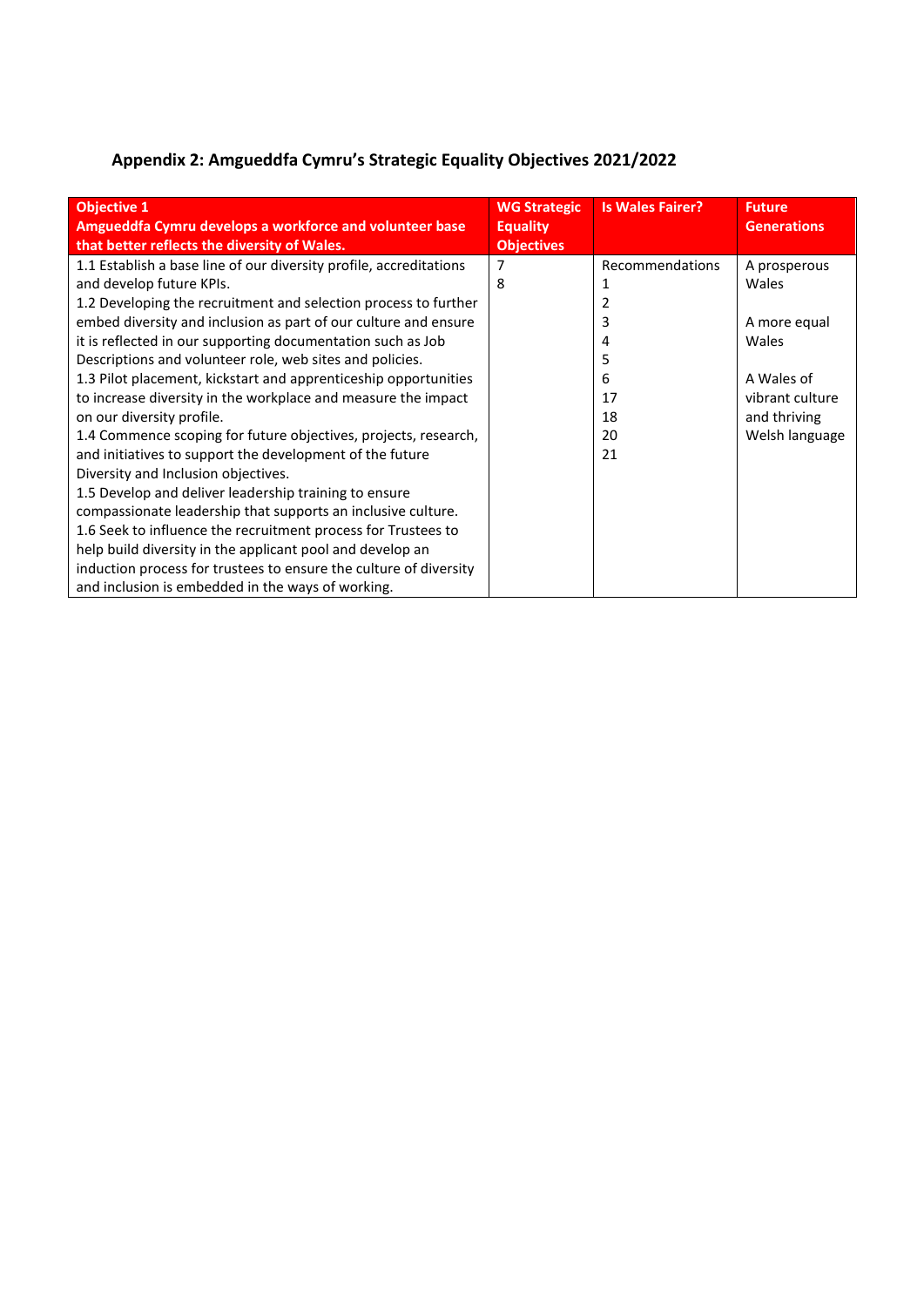| <b>Objective 2</b>                                                                                                  | <b>WG Strategic</b>                  | <b>Is Wales Fairer?</b> | <b>Future</b>      |
|---------------------------------------------------------------------------------------------------------------------|--------------------------------------|-------------------------|--------------------|
| Support all employees and volunteers to achieve their<br>personal and professional ambition and remove the barriers | <b>Equality</b><br><b>Objectives</b> |                         | <b>Generations</b> |
| to them achieving this.                                                                                             |                                      |                         |                    |
| 2.1 Initiate skills assessments for key areas and identify future                                                   | 3                                    | Recommendations         | A prosperous       |
| needs in terms of training and development.                                                                         | 8                                    |                         | Wales              |
| 2.2 Deliver a Training Strategy that includes both digital and                                                      |                                      | 2                       |                    |
| physical training opportunities for staff and volunteers, which                                                     |                                      | 3                       | A more equal       |
| is inclusive and encourages, motivates, and supports staff and                                                      |                                      | 5                       | Wales              |
| volunteers to progress.                                                                                             |                                      | 6                       |                    |
| 2.3 Provide opportunities for young people and AC producers                                                         |                                      |                         | A Wales of         |
| to contribute to policies and procedure development and                                                             |                                      | 8                       | vibrant culture    |
| deliver public programming.                                                                                         |                                      | 20                      | and thriving       |
| 2.4 Engage with staff who identify as BAME, disabled, and                                                           |                                      | 21                      | Welsh language     |
| LGBTQ+ to understand the barriers to career progression and                                                         |                                      |                         |                    |
| help inform future planning and removal of barriers.                                                                |                                      |                         |                    |
| 2.5 Explore with volunteer networks how we can support                                                              |                                      |                         |                    |
| them, to give them appropriate voice and support.                                                                   |                                      |                         |                    |
| 2.6 Build on the learnings of Covid-19 working in order to                                                          |                                      |                         |                    |
| support the health and wellbeing of staff and volunteers and                                                        |                                      |                         |                    |
| further explore the opportunities for remote access to                                                              |                                      |                         |                    |
| development and how this can be organised flexibly to                                                               |                                      |                         |                    |
| accommodate caring and home responsibilities.                                                                       |                                      |                         |                    |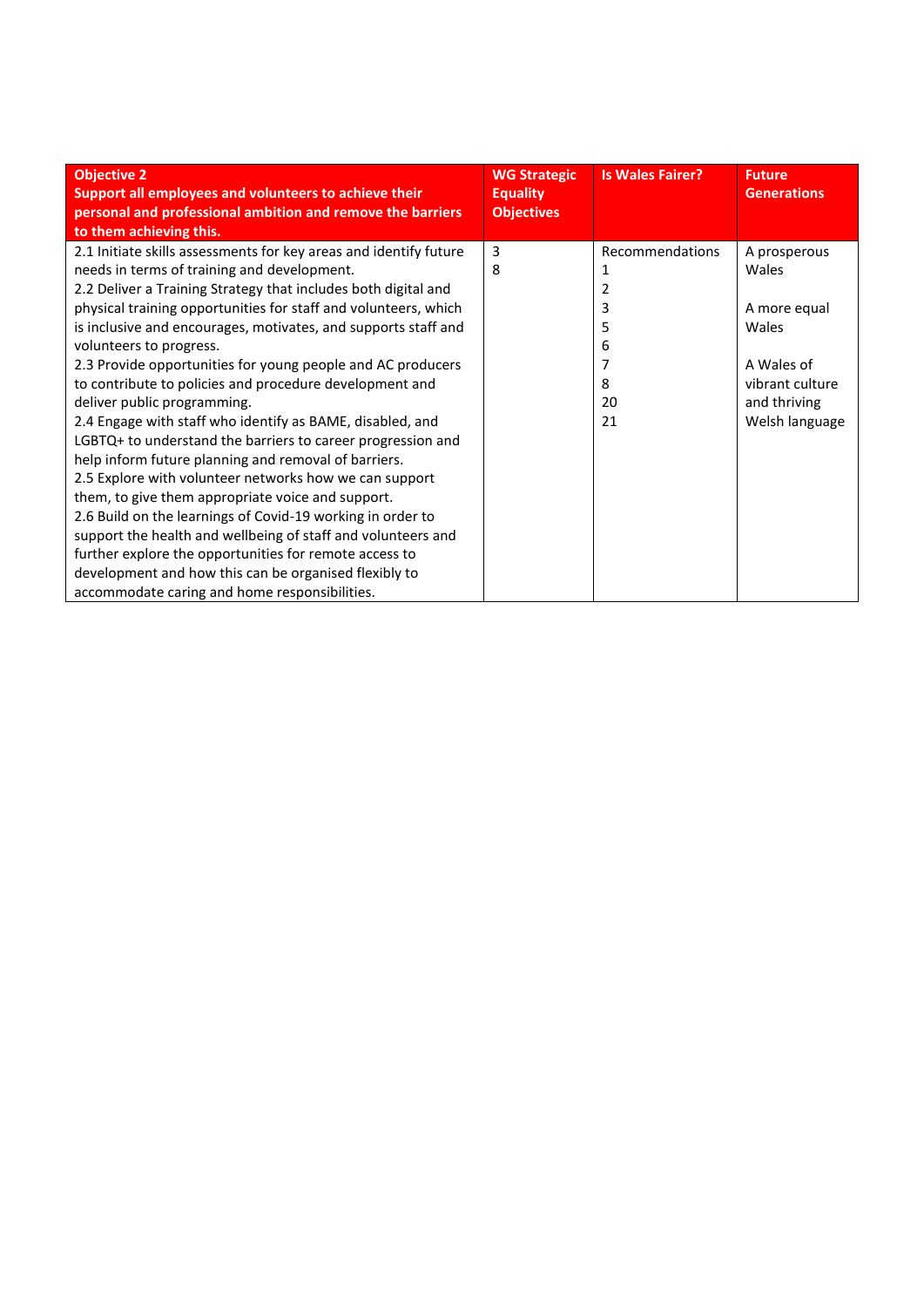| <b>Objectives</b><br>participating and using our services.<br>3.1 Develop solutions to removing barriers to visiting,<br>participating and using our services by engaging with various<br>3<br>1<br>communities across Wales.<br>$\overline{2}$<br>7<br>3<br>3.2 Develop guidance and protocols to ensure all future<br>8                                                                                                                                                                                                                                                                                                                                                                                                                                                                                                                                                                                                                                                                                                                                                                                                                                    | Recommendations | A prosperous<br>Wales                                                                                                                                  |
|--------------------------------------------------------------------------------------------------------------------------------------------------------------------------------------------------------------------------------------------------------------------------------------------------------------------------------------------------------------------------------------------------------------------------------------------------------------------------------------------------------------------------------------------------------------------------------------------------------------------------------------------------------------------------------------------------------------------------------------------------------------------------------------------------------------------------------------------------------------------------------------------------------------------------------------------------------------------------------------------------------------------------------------------------------------------------------------------------------------------------------------------------------------|-----------------|--------------------------------------------------------------------------------------------------------------------------------------------------------|
| marketing and wayfinding materials are reviewed for<br>4<br>5<br>accessibility and diversity.<br>3.3 Establish a mechanism that enables Disability Action<br>Groups to contribute to the guidance on standards of<br>accessibility and give on-going advice on access issues.<br>3.4 Establish a mechanism that enables disability arts<br>organizations such as Disability Arts Cymru to influence our<br>programme, for example through task and finish groups.<br>3.5 Digital services made as accessible as possible to those<br>who have challenges in accessing physically.<br>3.6 Increase staff awareness of the Social Model of Disability<br>and those experiencing inequality created by living in<br>poverty.<br>3.7 Collaborate with community partners to make museum<br>visits more attractive to people from diverse backgrounds, for<br>example through the BLM consultation group, Stonewall and<br>other representative organisations.<br>3.8 Continue to review all new publications to ensure the<br>messaging is inclusive and includes all equality strands.<br>3.9 Carry out an audit on the demographic profile of our<br>visitors. |                 | A more equal<br>Wales<br>A healthier Wales<br>A Wales of<br>cohesive<br>communities<br>A Wales of<br>vibrant culture<br>and thriving<br>Welsh language |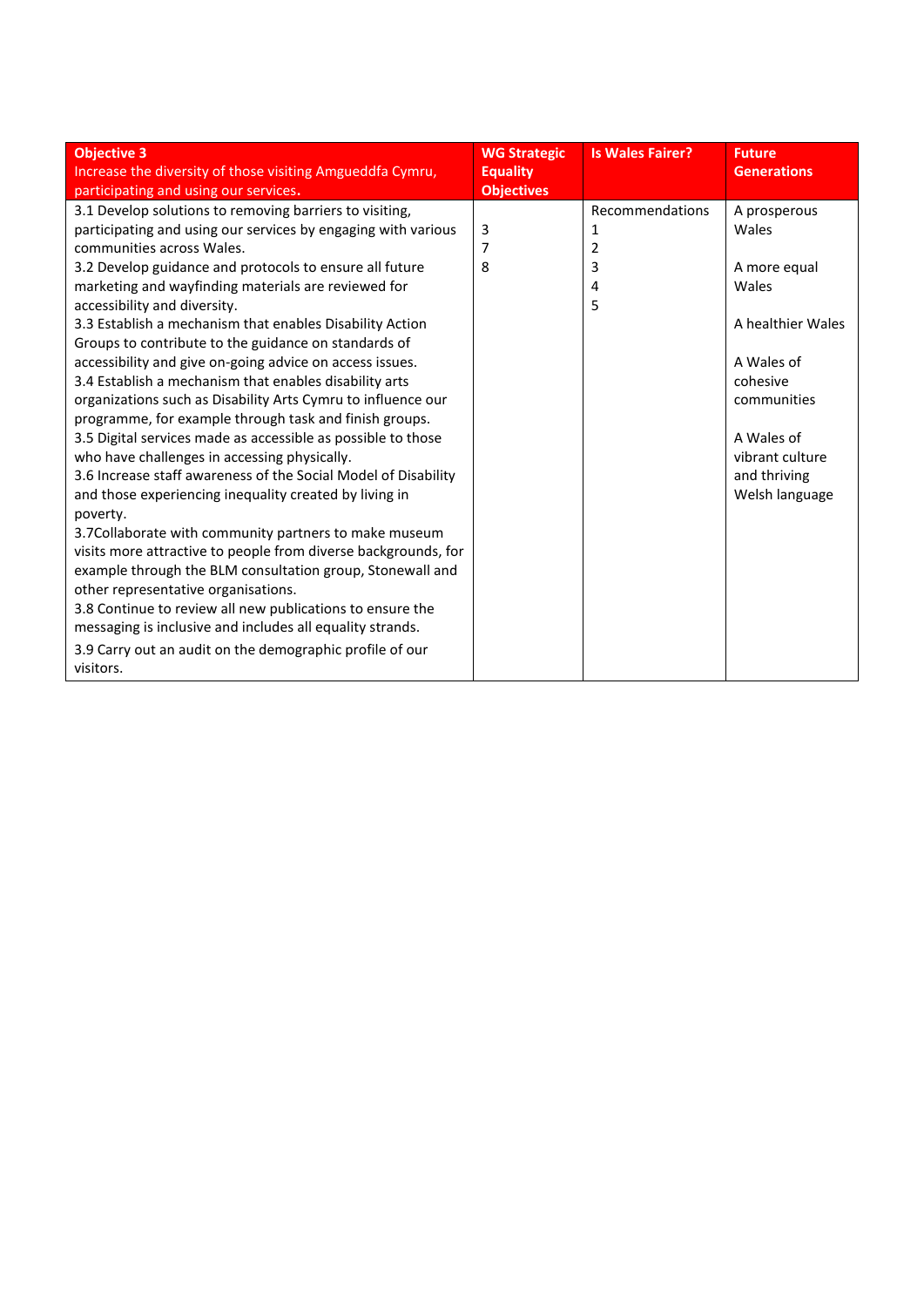| <b>Objective 4</b><br>We will strive to take a socially responsible approach to<br>purchasing goods, services and facilities and ensure that all<br>procurement is undertaken in line with the commitments<br>made in the Equality & Diversity Strategy.<br>We will seek to develop and promote effective, local,<br>sustainable supply chains.                                                                                                                           | <b>WG Strategic</b><br><b>Equality</b><br><b>Objectives</b> | <b>Is Wales Fairer?</b>        | <b>Future</b><br><b>Generations</b>                                                                                         |
|---------------------------------------------------------------------------------------------------------------------------------------------------------------------------------------------------------------------------------------------------------------------------------------------------------------------------------------------------------------------------------------------------------------------------------------------------------------------------|-------------------------------------------------------------|--------------------------------|-----------------------------------------------------------------------------------------------------------------------------|
| 4.1 Ensure we include social outcomes in our procurement<br>procedures where social value can be obtained.<br>4.2 Create an annual action plan linking future procurement<br>with social issues.<br>4.3 Review opportunities to promote our practice on<br>achieving social value in the selection of suppliers.<br>4.4 Ensure the procurement procedures are open to all,<br>boosting the social value of what is being delivered and<br>providing opportunities to all. | 3                                                           | Recommendation<br>s<br>2<br>26 | A prosperous<br>Wales<br>A resilient Wales<br>A more equal<br>Wales<br>A healthier Wales<br>A globally<br>responsible Wales |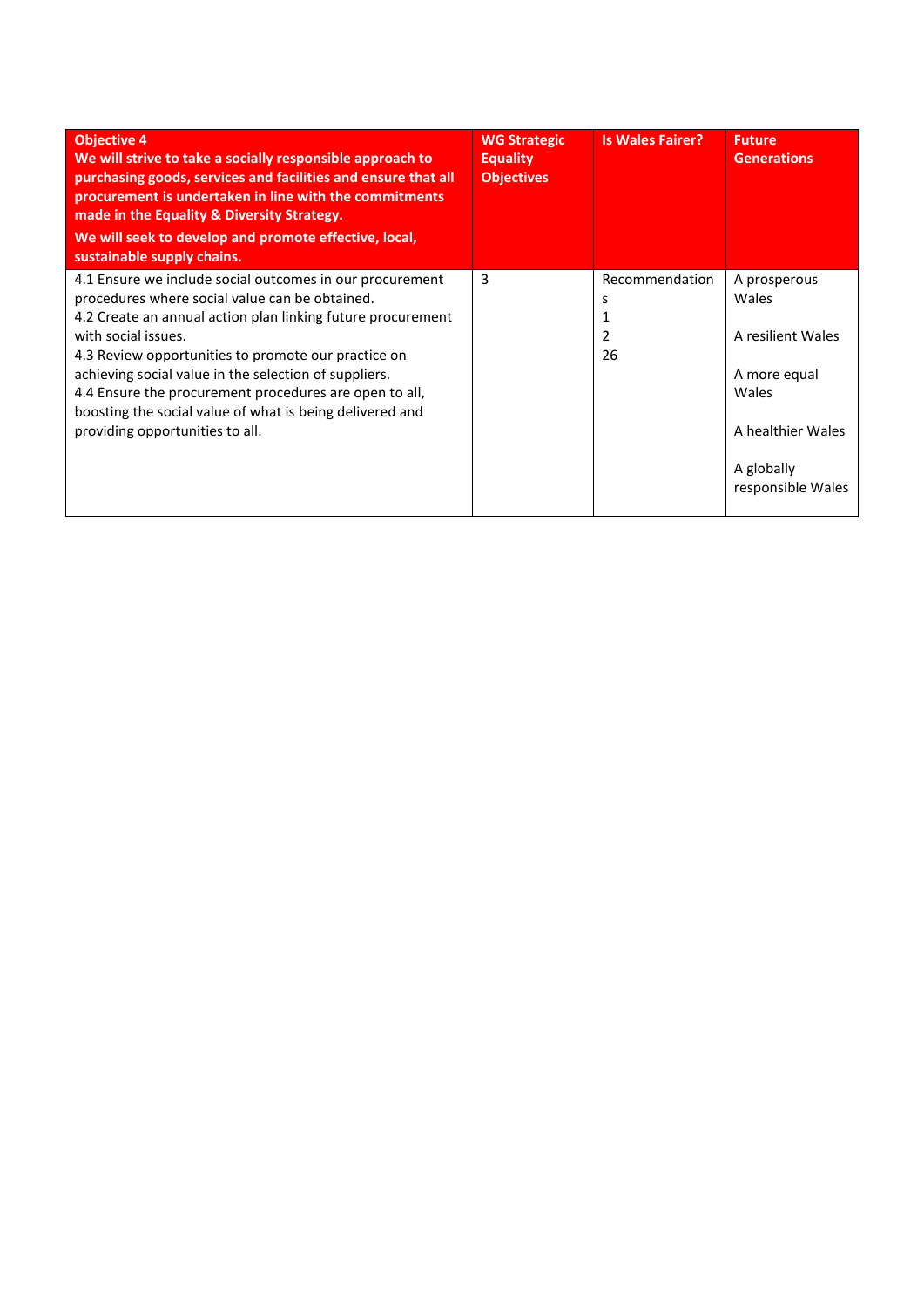| <b>Objective 5</b><br>We recognise our unique role in providing opportunities to<br>showcase the richness of the nation's diverse culture<br>through the arts.                                                                                                                                                                                                                                                                                                                                                                                                                                                                                                                                                                                                                                                                        | <b>WG Strategic</b><br><b>Equality</b><br><b>Objectives</b> | <b>Is Wales Fairer?</b>            | <b>Future</b><br><b>Generations</b>                                                                                                                                                           |
|---------------------------------------------------------------------------------------------------------------------------------------------------------------------------------------------------------------------------------------------------------------------------------------------------------------------------------------------------------------------------------------------------------------------------------------------------------------------------------------------------------------------------------------------------------------------------------------------------------------------------------------------------------------------------------------------------------------------------------------------------------------------------------------------------------------------------------------|-------------------------------------------------------------|------------------------------------|-----------------------------------------------------------------------------------------------------------------------------------------------------------------------------------------------|
| 5.1 Carry out an audit of commissioned work with an analysis<br>of the demographic makeup of contributors.<br>5.2 Develop positive action initiatives to address gaps in<br>contribution identified through the audit.<br>5.3 Develop a mechanism for partnership working to<br>encourage commissions from individuals from under-<br>represented groups and ensure that they are incorporated<br>into mainstream programmes.<br>5.4 Ensure that targeted public programmes developed with<br>under-represented groups are mainstreamed and are not<br>simply stand-alone events celebrating specific international<br>days or religious event ensuring budget and resources are<br>assigned.<br>5.5 As part of the annual reporting on equality and diversity,<br>provide data on the demographics of those commissioned for<br>work | 6<br>7<br>8                                                 | Recommendation<br>s<br>1<br>2<br>8 | A prosperous<br>Wales<br>A resilient Wales<br>A more equal<br>Wales<br>A Wales of<br>cohesive<br>communities<br>A Wales of<br>vibrant culture<br>and thriving<br>Welsh language<br>A globally |
|                                                                                                                                                                                                                                                                                                                                                                                                                                                                                                                                                                                                                                                                                                                                                                                                                                       |                                                             |                                    | responsible Wales                                                                                                                                                                             |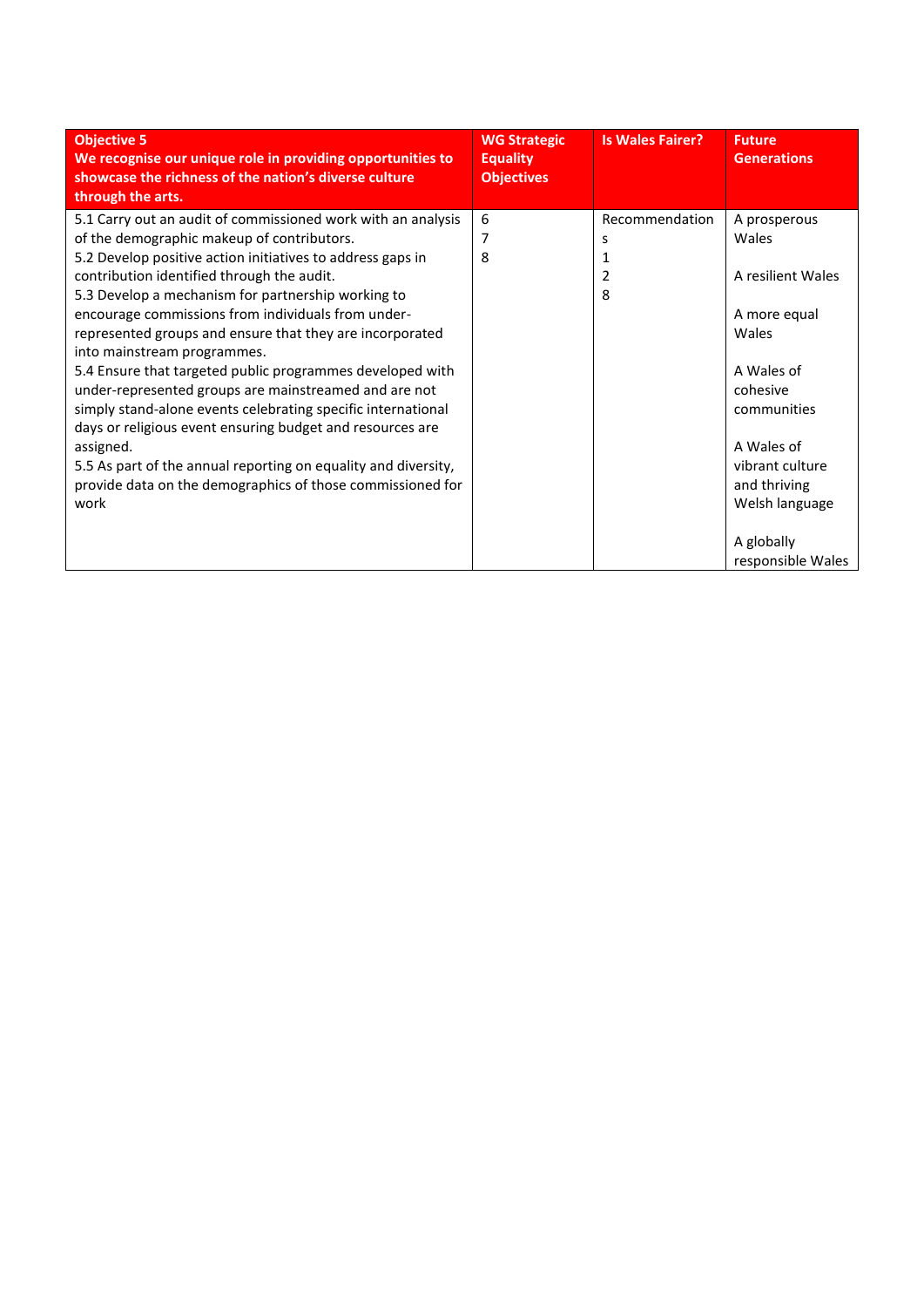| <b>Objective 6</b><br><b>Ensure strategic leadership and governance arrangements,</b><br>ensuring standards are high and consistent across all our<br>areas of responsibility.                                                                                                                                                                                                                                                                                                                                                                                                                                                                                                                                                                                                                                                                                                                                                                                                                                                                                                                                                                                                                                                                                                                | <b>WG Strategic</b><br><b>Equality</b><br><b>Objectives</b> | <b>Is Wales Fairer?</b>                                                   | <b>Future</b><br><b>Generations</b>                                                                                                             |
|-----------------------------------------------------------------------------------------------------------------------------------------------------------------------------------------------------------------------------------------------------------------------------------------------------------------------------------------------------------------------------------------------------------------------------------------------------------------------------------------------------------------------------------------------------------------------------------------------------------------------------------------------------------------------------------------------------------------------------------------------------------------------------------------------------------------------------------------------------------------------------------------------------------------------------------------------------------------------------------------------------------------------------------------------------------------------------------------------------------------------------------------------------------------------------------------------------------------------------------------------------------------------------------------------|-------------------------------------------------------------|---------------------------------------------------------------------------|-------------------------------------------------------------------------------------------------------------------------------------------------|
| 6.1 Monitor performance of the Equality Action Plan<br>objectives through MLT.<br>6.2 Report staff demographics annually, identifying what has<br>worked well and areas of concern and how these might be<br>improved.<br>6.3 Set up appropriate network groups to support equality<br>specific issues eg. Carers, to consider policy development for<br>specific equality issues.<br>6.4 Ensure our website holds information on:<br>Gender pay gap report<br>Our Equality Impact Assessment process<br>Our Equality & Diversity Strategy and Action Plan<br>The Annual Equality Report<br>Our positive action initiatives<br>Information on partner organizations supporting our<br>equality initiatives.<br>Positive action measures when commissioning work.<br>Information on procurement and mainstreaming equality.<br>6.5 Carry out an annual review of procurement procedures to<br>assess the mainstreaming of equality.<br>6.6 Conduct a review of our employee training delivered over<br>the past 2 years to assess how and if it has met the<br>commitments made in Equality Objective 2.<br>6.7 Promote our accreditations to ensure we are recognised<br>as a role model organisation, being inclusive and equality-<br>aware as an employer and an organisation working with | 6<br>7<br>8                                                 | Recommendations<br>1<br>$\overline{2}$<br>9<br>17<br>18<br>20<br>21<br>22 | A prosperous<br>Wales<br>A resilient Wales<br>A more equal<br>Wales<br>A Wales of<br>cohesive<br>communities<br>A globally<br>responsible Wales |
| volunteers.                                                                                                                                                                                                                                                                                                                                                                                                                                                                                                                                                                                                                                                                                                                                                                                                                                                                                                                                                                                                                                                                                                                                                                                                                                                                                   |                                                             |                                                                           |                                                                                                                                                 |